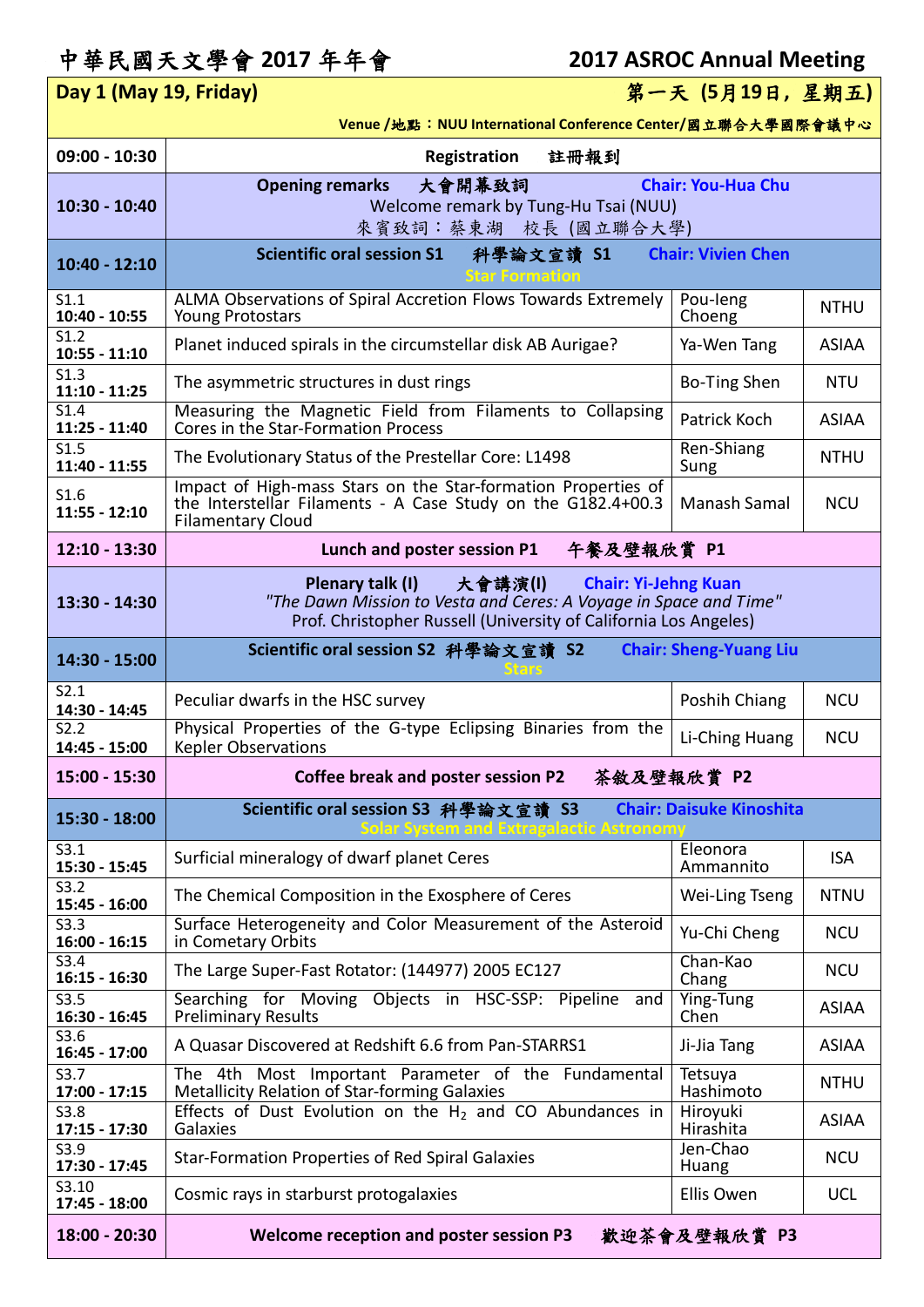|                         | Day 2 (May 20, Saturday)                                                                                                                                                                                            | 第二天 (5月20日,星期六)          |             |  |
|-------------------------|---------------------------------------------------------------------------------------------------------------------------------------------------------------------------------------------------------------------|--------------------------|-------------|--|
|                         | Venue /地點: NUU International Conference Center/國立聯合大學國際會議中心                                                                                                                                                         |                          |             |  |
| $09:00 - 10:00$         | Plenary talk (II)<br>大會講演(II) Chair: Hsiang-Kuang Chang<br>"3D Observations of Molecular Gas in Galaxies: From Global Dynamics to<br><b>Supermassive Black Holes"</b><br>Prof. Martin Bureau (University of Oxford) |                          |             |  |
| $10:00 - 10:30$         | Coffee break, group photo and poster session P4<br>茶敘、與會來賓團體照及壁報欣賞 P4                                                                                                                                               |                          |             |  |
| $11:00 - 12:00$         | <b>Chair: Lihwai Lin</b><br>Scientific oral session S4 科學論文宣讀 S4<br><b>Extragalactic Astronomy</b>                                                                                                                  |                          |             |  |
| S4.1<br>$11:00 - 11:15$ | <b>SCUBA2 Lensing survey</b>                                                                                                                                                                                        | Tomo Goto                | <b>NTHU</b> |  |
| S4.2<br>$11:15 - 11:30$ | AGN selection by SED fitting in AKARI NEP deep field                                                                                                                                                                | Ting-Chi<br><b>Huang</b> | <b>NTHU</b> |  |
| S4.3<br>11:30 - 11:45   | Maximum Halo Acceleration in Galaxies                                                                                                                                                                               | Yong Tian                | <b>NCU</b>  |  |
| S4.4<br>11:45 - 12:00   | Dark Matter in Galaxies and Galaxy Clusters                                                                                                                                                                         | Chorng-Yuan<br>Hwang     | <b>NCU</b>  |  |
| $12:00 - 14:30$         | Banquet 大會午宴                                                                                                                                                                                                        |                          |             |  |
| 14:30 - 18:30           | 分組討論/自由參訪<br><b>Group discussions</b>                                                                                                                                                                               |                          |             |  |
| 20:00 - 21:30           | Stargazing 觀星活動<br>Venue/地點: NUU Art Center Performance Exhibition Hall/國立聯合大學藝術中心展演廳露台                                                                                                                             |                          |             |  |

| Day 3 (May 21, Sunday)                                                                                                          |                                                                                                                                                                   |                                                                       | 第三天(5月21日,星期日)       |                      |  |  |
|---------------------------------------------------------------------------------------------------------------------------------|-------------------------------------------------------------------------------------------------------------------------------------------------------------------|-----------------------------------------------------------------------|----------------------|----------------------|--|--|
| Venue / 地點: NUU International Conference Center/國立聯合大學國際會議中心<br>ASROC General Assembly & Awards Presentation Ceremony 會員大會及頒獎典禮 |                                                                                                                                                                   |                                                                       |                      |                      |  |  |
| 09:00 - 09:40                                                                                                                   |                                                                                                                                                                   | <b>Chair: You-Hua Chu</b>                                             |                      |                      |  |  |
| $09:00 - 09:10$                                                                                                                 | Presentation of the 4 <sup>th</sup> Heaven Quest Award and Heaven Talk Award<br>頒發天文學會第四屆「天問獎」及「譚天獎」                                                              |                                                                       |                      |                      |  |  |
| $09:10 - 09:25$                                                                                                                 | Heaven Quest Award acceptance speech「天問獎」得獎致辭<br>Academician Wing Ip (NCU) 葉永烜院士 (國立中央大學)                                                                         |                                                                       |                      |                      |  |  |
| 09:25 - 09:40                                                                                                                   | Heaven Talk Award acceptance speech 「譚天獎」得獎致辭<br>Familystar 親子觀星會                                                                                                 |                                                                       |                      |                      |  |  |
| $09:40 - 10:40$                                                                                                                 | General Assembly, best-poster awards & presentations<br>會員大會、頒發最佳壁報論文獎及得獎論文口頭報告                                                                                   |                                                                       |                      |                      |  |  |
| $10:40 - 11:10$                                                                                                                 | Coffee break and poster session P5<br>茶敘及壁報欣賞 P5                                                                                                                  |                                                                       |                      |                      |  |  |
| $11:10 - 12:10$                                                                                                                 | <b>Scientific oral session S5</b><br>科學論文宣讀 S5                                                                                                                    | <b>Education &amp; Public Outreach session E1</b><br>天文教育及業餘天文活動報告 E1 |                      |                      |  |  |
| Scientific oral session S5 科學論文宣讀 S5<br><b>Chair: Chorng-Yuan Hwang</b><br><b>Cosmology and High Energy Astrophysics</b>        |                                                                                                                                                                   |                                                                       |                      |                      |  |  |
| S5.1<br>$11:10 - 11:25$                                                                                                         | Rapid Oscillation of Gravitational Constant in the Scalar-Tensor<br>Theory of Gravity: the early-time constraints on its induced<br>energy density from cosmology |                                                                       | Po-Wen Chang         | <b>NTU</b>           |  |  |
| S5.2<br>$11:25 - 11:40$                                                                                                         | Cosmological Simulation with Dust Evolution                                                                                                                       |                                                                       | Kuan-Chou<br>Hou     | ASIAA/<br><b>NTU</b> |  |  |
| S5.3<br>11:40 - 11:55                                                                                                           | CO Luminosity-Linewidth Correlation and Its Possible Utilization<br>in Cosmology                                                                                  |                                                                       | Yi-han Wu            | <b>NTHU</b>          |  |  |
| S5.4<br>$11:55 - 12:10$                                                                                                         | Using mHz QPOs to Put Constraints on Neutron Star Size and<br><b>Equation of State</b>                                                                            |                                                                       | <b>Holger Stiele</b> | <b>NTHU</b>          |  |  |